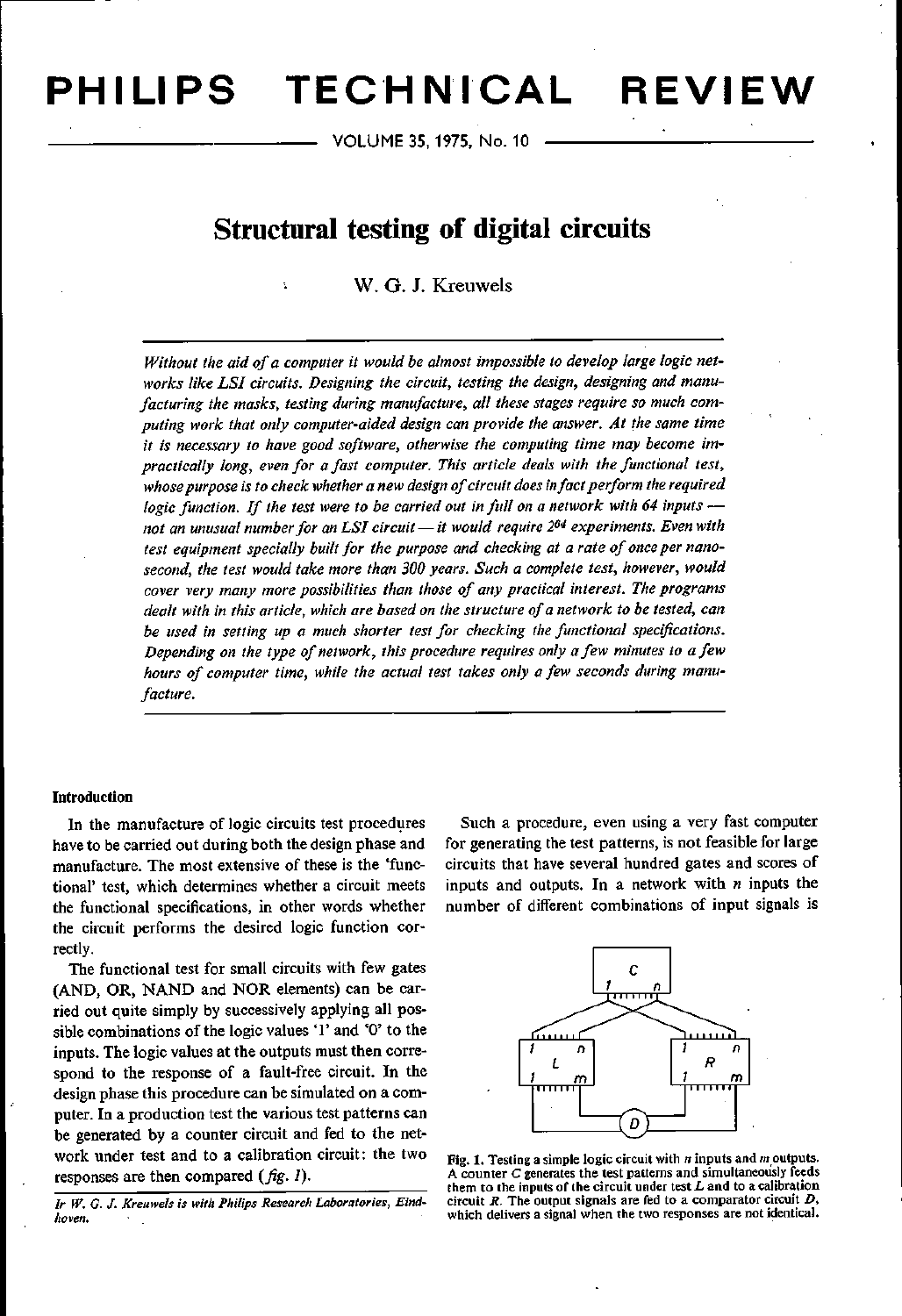*2n,* and *2n* test patterns therefore have to be applied. Even if such patterns are generated at a rate of one per nanosecond, such a test takes far too long. For a network with 64 inputs it would take no less than 300 years. A further complication is that the response is not entirely determined in all the circuits by the instantaneous combination of input signals. This is only the case in *combinational* networks. Usually, however, large networks are *sequential,* and in such circuits the response is dependent not only on the instantaneous inputs but also on a number of input patterns preceding them and on the order in which they are presented. For circuits of this type the computer would have to generate different series of test patterns, which would make the test last even longer. For large networks, therefore, a very much shorter functional-test procedure is needed.

Even with a shorter test procedure it is only the input and output signals that are examined. Indeed, this is the only way of testing large-scale integrated (LSI) circuits, since the separate components are so small as to be inaccessible: but even with networks on printed-wiring panels it is much simpler to make the measurements only at the input and output connectors. We have therefore tried to find ways of arriving at a group of test patterns that is smaller, yet still sufficient for the functional testing of digital networks.

The existence of such a small group of test patterns may be demonstrated as follows. The starting point of the complete functional test is the truth table; this gives the functional specification of a combinational network, this is to say the relation between all the combinations of input and output signals (a sequential network is described by a series of these truth tables). A large truth table may not only correspond to a single network, it mayalso correspond to many other kinds of network of widely different structure. Since all these networks have their own characteristic types of fault the complete functional-test procedure is capable of detecting all possible faults in all these various networks. This is much more than is required: all we want to know is whether the particular design or network being tested meets the specifications. It is obvious that a much smaller group of test patterns will suffice for this. These patterns should not be derived from the truth table but from the structural design data. To describe the abbreviated functional test, which only uses this small group of test patterns, we have therefore intruduced the term *structural* test.

This article will give an account of the computer programs that generate the patterns for the structural test. The programs are meant to be used in the design phase of a: network, and we shall see that certain design faults can be directly brought to light by such a program even at the stage when the test patterns are being designed. The principle we use for deriving the test patterns was introduced many years ago <sup>[1]</sup>, but has not yet been used in practical programs.

Once the test patterns have been derived, the actual structural test during manufacture takes very little time. Of course the number of test patterns required will depend to a great extent on the type of network, but a circuit with a thousand gates will require a few hundred to a few thousand patterns. If these patterns are generated during the manufacturing test at a speed of one per microsecond, the test will take no more than <sup>a</sup> few milliseconds. It should be realized when applying the test patterns that the method aims simply at answering the question of whether the network functions correctly or not: the test patterns are therefore primarily meant for fault *detection* and not for fault *location [21.*

Before dealing with the procedure for deriving the test patterns, the scope of the structural test will be indicated by describing the faults that can occur in the various stages of designing and manufacturing a network.

# The faults in a digital circuit

The design of a digital network can be subdivided into three phases, each with its own distinct types of fault.

1) In the first phase the time variation of signals in small circuits consisting of a few dozen transistors at most is calculated for various values of the physical parameters that determine the characteristics of the circuit. This circuit analysis gives a general circuit description from which the digital behaviour can be deduced by the introduction of the logic levels and time sampling. This yields descriptions of gate circuits with various specifications for the transistor parameters and for the tolerances ('margins') within which other parameters such as supply voltages, load, temperature, etc. must remain. If one or more of these specifications is not met, the result may be that a signal does not reach the required logic value but a value somewhere in between the two. Such an out-of-tolerance value is referred to as a  $\frac{1}{2}$  value (*figs. 2a* and *b*).

Faults of this type are detected during the manufacture of an integrated circuit by measuring the parameters of a special test transistor, which is formed on the same chip as the circuit and is regarded as being representative of the transistors in the circuit. 'Marginal tests' are also carried out to verify whether the circuit is unaffected by variations of the other parameters within the specified limits.

2) In the second phase the gate circuits are combined to form a network. If all the specifications mentioned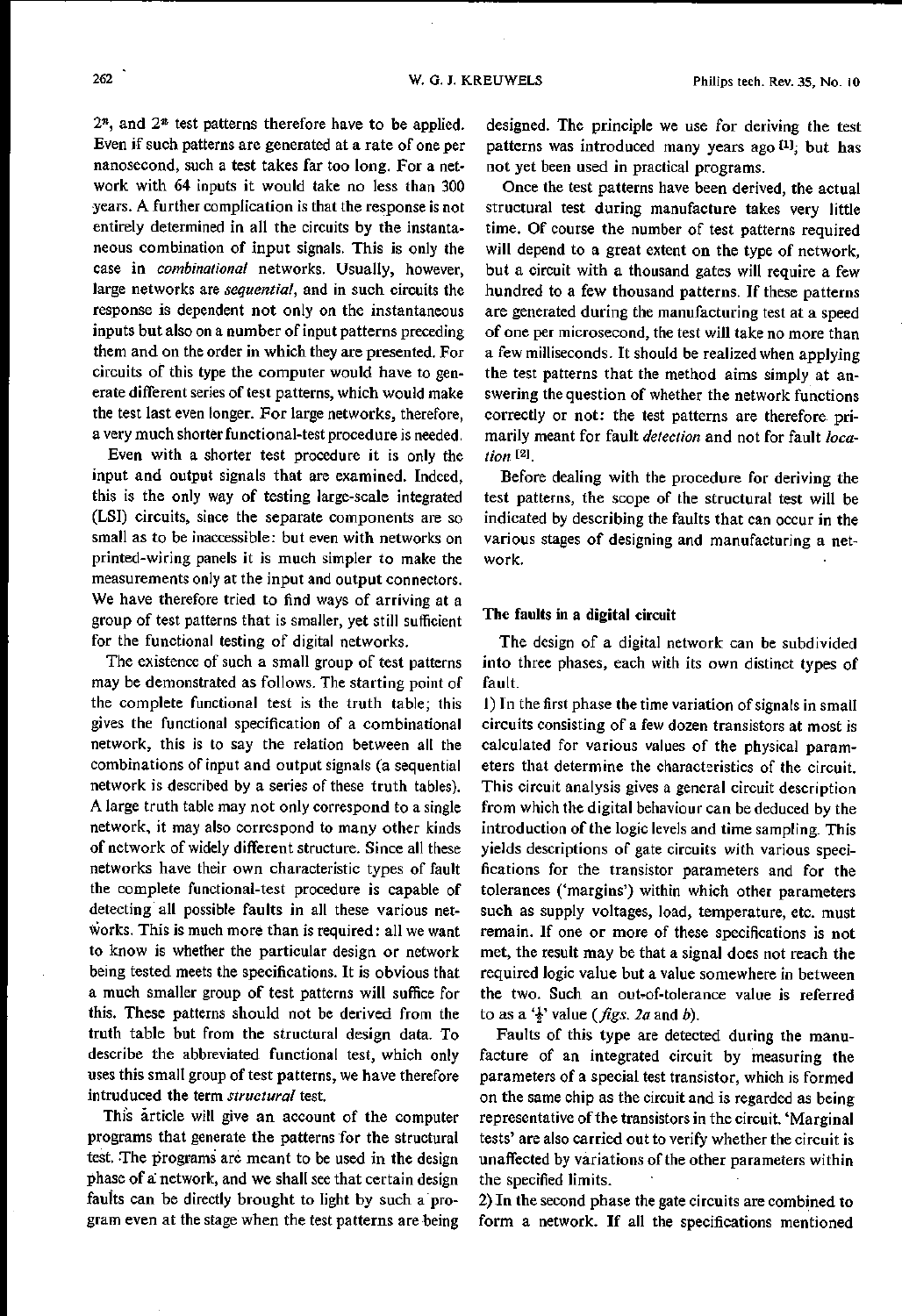under (1) are now taken into account, only the time factor need be investigated. In a large network the delay times of the gate circuits are additive over various paths, and as a result the signals at various places in the circuit can get out of step. A signal may then reach the required level too late and thus be unknown at the sampling time: this case is also referred to as a  $\frac{1}{2}$ value (fig. *2c).*

These dynamic errors in a design are found by simulating the dynamic behaviour of the network on a computer. The programs required for this are very much simpler than those for circuit analysis but they have to be applied to a much larger network. The amount of computation can be substantially reduced, however, if the designer indicates where difficulties in the design are likely to occur. The dynamic investigation of a design produces a number of test patterns, which can also be used for testing the dynamic behaviour of the circuits during production.

3) Even if all faults of the first type are eliminated, so that all signals reach a logic level at the instants of sampling, design or production faults can still cause a wrong response in the network. These faults are detected by the functional test or by its abbreviated form, the structural test. A fault analysis shows that at this stage we need only consider situations in which the signal has a *fixed* value ('0' or '1') at one particular point in the circuit and does not respond to the other signals in the desired manner. These are referred to as



Fig. 2. lllustrating the signal faults in a digital circuit. *a)* Behaviour of two signals  $V_1$  and  $V_2$ . Two regions are defined in which the logic values '0' and 'I' are assigned to the signals. Only the values at the times  $t_k$ ;  $t_{k+1}$ , etc. are important; in a *synchronous* circuit these times are determined by an external clock signal, in an *asynchronous* circuit by a signal from the circuit itself. *b*) Signal  $V_2$  does not reach level '1', so that at the time *t*  $\nu_{4+1}$  the value of  $V_2$ is indeterminate. It is then said to have a value 't'. *c*) The signal *V2* reaches level '1' but it does so too late. Wherr this dynamic fault occurs, the signal is also said to have a  $\frac{1}{2}$  value.

'stuck at' faults: either 'stuck at zero', abbreviated to s-a-O,or 'stuck at one', abbreviated to s-a-l. Production faults that can cause s.a. faults are broken connections and short circuits. Possible design faults are of course difficult to indicate, but by analogy with open- and short-circuits it is possible to think of a necessary connection that might be missing or an unnecessary one whose inclusion could introduce a fault.

The fault analysis is performed in two phases. First the possible physical faults in the circuit are converted into s.a, faults (other types offault have already been detected in the other tests). Some physical faults correspond to one s.a. fault, others such as short-circuits may result in a group ofs.a. faults at various points in the circuit. In the second part of the analysis it is found that all these physical faults can be detected by a test program for single s.a. faults. It has been found that this program can also detect all groups of s.a. faults.

It will be clear from what has been said above that the design of a large digital network is only possible with the aid of a computer: it is an example of computer-aided design. The designer generally has a large number of existing programs available (sometimes called 'tools') for the computing work. Examples at Philips are the PHILPAC programs for circuit analysis, PHILSIM for simulating the dynamic behaviour of networks, and the TESTCC and TESTSC programs, described in this article, for deriving the test patterns for the structural test.

# Test patterns for a **combinational network**

The procedure used in deriving the test patterns for the simple case of a combinational network will first be described. The computer program developed for this has been given the name TESTCC.

#### *Structure input*

The computer that works out the test patterns is supplied with the structural data for the network in the form of a table;  $fig. 3$  shows how this is arrived at for a combinational network. The network *(a)* is presented in the form of a 'directed graph' *(b),* in which all the connections are shown but the components are reduced to nodal points. Inputs and nodes are numbered in such a way that the information in the circuit is always

<sup>[1)</sup> R. D. Eldred, Test routines based on symbolic logical statements, J. Ass. Computing Mach. 6, 33-36, 1959. D. B. Armstrong, On finding a nearly minimal set of fault

detection tests for combinational logic 'nets, IEEE Trans. EC-15, 66-73, 1966. *I·* [2) A preliminary investigation with a. simple' network has

revealed that the structural-test program gave almost the same amount of information about the location of the faults in this network as the complete functional test. We therefore intend to design fault-location programs on the basis of the structural ,test. $\sim 100$   $\mu$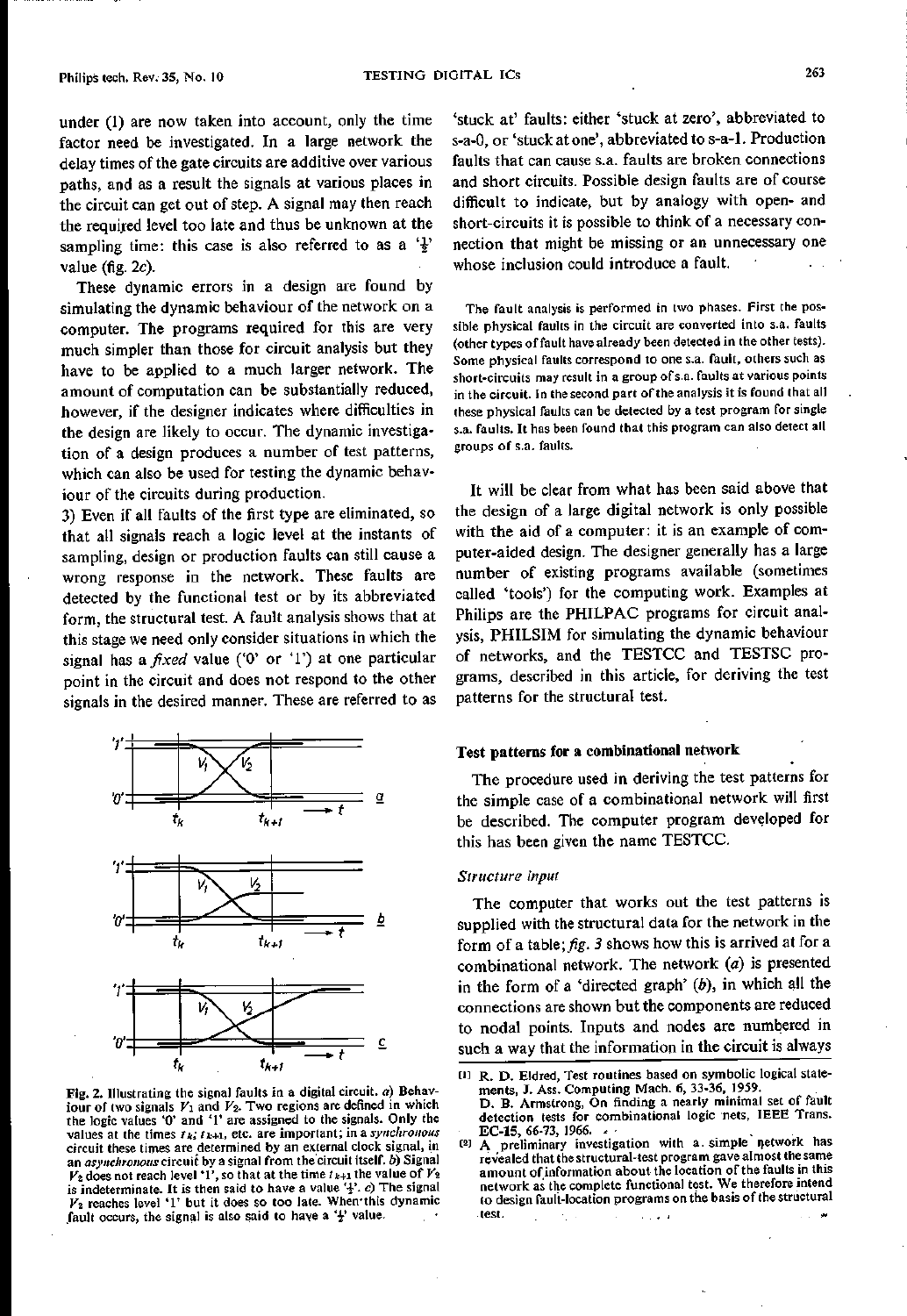passed on from a lower to a higher number. Each line in the table *(c)* corresponds to an input or a node point: the first column gives the number of this point, the second column gives a code for the type of component represented by the node (1, 2, 3, 4 for OR, AND, NOR and NAND gates). The third column contains a '1' if the node is 'observable' in other words if it represents an output gate of the network (in fig. 3 only the last NOR gate), otherwise the column contains a '0'. The other columns give the numbers of the other nodes that are connected with the inputs of the component. In this way the whole network is described in a form that can easily be fed to the computer, e.g. on punched cards. The truth tables for the various types of component still have to be added to this table, of course.

In addition to the structural data for the network, the computer also receives information about the faults to be detected by the test patterns. For the structural test these are only the 'stuck at' faults, which can occur on any line connecting two nodes. If the network branches at a particular node, the fault need not always affect all the lines branching out from that point; it is possible that the fault will only appear on one of the lines beyond the node, and hence only at the input of one of the next nodal points. It is then called a 'gateinput fault'.

### *The critical path*

The procedure for deriving the test patterns is based on finding *critical paths.* A critical path is a path through the network that makes the effect of an s.a. fault on a particular line in the network visible at an output. To each critical path there corresponds a pattern of input signals, which is therefore the test pattern for the particular fault. The term 'critical path' is used to indicate that all the signals on that path are 'critical': any change in the value of one of the signals propagates to the output. It therefore follows that the corresponding test pattern shows up not only the original s.a. fault but also all the other faults that can occur along that path and hence bring out the same change of value at the output. It does not matter which output gives the error signal because the test checks the total response of the network. .

,For some faults several critical paths will be possible, and therefore several test patterns. However, since we wish to derive the smallest possible group of test patterns, the search process is stopped as soon as a critical path is found. Of course, a check is made for each test pattern discovered, to see if any other faults can be detected with it at the same time. These need not necessarily. be faults occurring along the critical path: in networks with more than one output faults can appear at the same time at other outputs.



Fig. 3. Coding of the structure of the network for feeding the structural information to a computer. *a)* Example of a combinational network. *b)* Simplified diagram of the network (directed graph) in which the inputs and components are represented as nodes. *c)* Table containing all the data relating to the structure of the network. The first column contains the numbers assigned to the nodes, the second column gives a code number for the component represented by the node (a NOR gate in all cases here), the third column contains a 1 where an output gate is referred to, otherwise a 0, and the other columns give the numbers of the other nodes that are connected to the inputs of the component.

The signal under test will be indicated by the symbol  $k$  or  $\bar{k}$  so that we can follow it through the circuit. If we are looking for a test pattern that detects an s-a-O fault we call the signal *k,* if we want to detect an s-a-l fault we call the signal  $\bar{k}$ . We can now use the rule that the fault is *not* present if *k* is 1 but *is* present if *k* is '0'. *Fig.* 4 shows part of a critical path in a network. It can be seen from this figure that the other input signals of the components forming the critical path have to meet a number of conditions, referred to as 'imperative implications'. Of course, these conditions may lead to contradictions in other parts of the network, in which case the path cannot be used and another must be looked for. It will be evident that isolating a path in which no contradictions occur, and doing this for all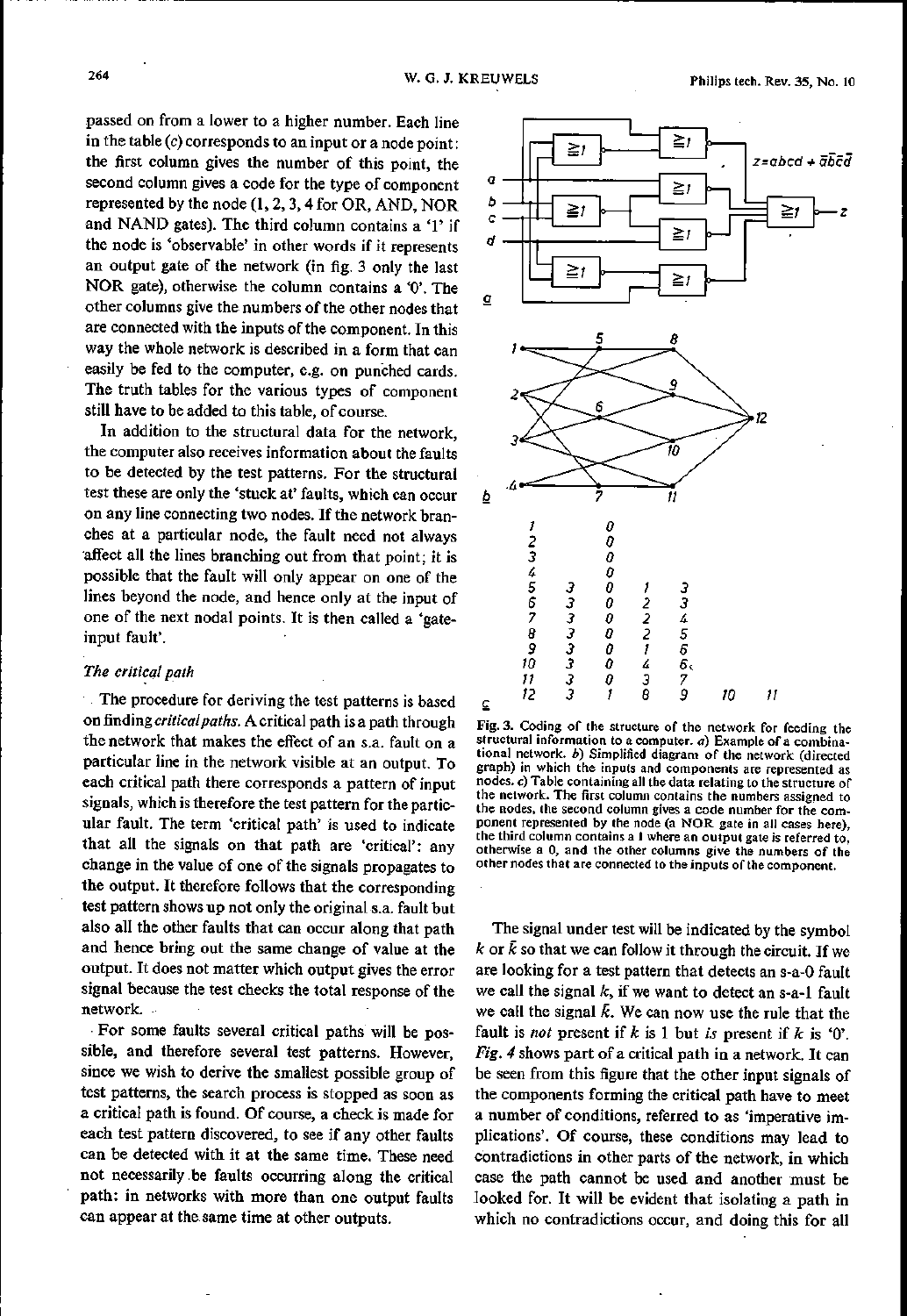s.a. faults that can occur in a network, is a very considerable task. We cannot therefore discuss the complete TESTCC program here but will have to confine ourselves to the algorithm used by the computer.

#### *Non-testable faults*

When a critical path for a particular fault has been found, this shows in itself that the fault is capable of being tested, and at the same time the test pattern to be used has been found. The question that now arises, of course, is whether a critical path can in fact be found for every s.a. fault. We know that a critical path exists for all faults that are detected by the *complete* functional test, since this test also makes the faults observable at an output. Thus when all the possible critical paths have been explored systematically in the derivation of test patterns for the structural test, test patterns have to be found for all these faults. There are also faults, however, that are *not* discovered by the complete test. There is no critical path for a fault of this kind and therefore no test pattern can be found for it. This relates mainly to faults in parts of a network that are redundant in the functional logic. In some cases such parts of the circuit are added for technical reasons, but the discovery of a non-testable fault in the design phase of a network more usually points to a design fault. The ability to reveal such faults at an early stage is therefore a valuable feature of the structural procedure.

#### *Generation of test patterns*

Let us suppose we wish to find a test pattern that will show whether there is an s-a-O fault on a connection line *j* in a network. The algorithm for looking for test patterns consists of a number of procedures: the first one, called FOR (for forward) is started by assigning the value '2' to all lines in the network. Expressed in words, this means that the values of the signals are unknown. For the component that has the line *j* as an output procedure FOR makes use of the truth tables to look for a combination of input signals for which this line has the value '1'. If there are various ways of doing



Fig. 4. Example of a chain of components forming part of a *critical path.* At one of the inputs of the component on the far left there is a signal *k;* the level '0' or '1' of *k* indicates whether or not a 'stuck at' fault is present somewhere on the left of this component in the network from which this chain has been taken. (A 'stuck at one' or 'stuck at zero' fault means that the signal at a particular point remains fixed at the value' l' or '0', irrespective of the input signals applied to the network.) For the signal *k* to be transferred to the right, the other inputs of the OR and the NOR gate must all be 'O'and those of the AND and NAND gate must all be '1'.

this, FOR remembers. them. In accordance with. the first possibility investigated, the values '2' at the inputs of the component are now replaced by a '0' or a '1'. The signal on the line  $j$  acquires the value  $k$ . FOR then starts to look for a critical path along which *k* appears at the output. The various possible paths are investigated one by one, and in each case the values at the inputs of the other components are changed from '2' to '1' or '0', in the manner shown in fig. 4. If contradietions are found, FOR tries the next possible path. If the filling in of these 'imperative implications' leads to contradictions in all paths, FOR carries out the same investigation for the other combinations of input signals of the component that has *j* as its output.

In the search for a critical path there are two alternatives: either FOR encounters contradictions in all possible paths, or FOR finds a critical path along which an output can acquire the value *k* (of course a path can also be used if the output acquires the value  $\vec{k}$ ). In the first case there is no test for the fault investigated; FOR then receives the instruction to look for a critical path for another fault. If FOR does find a critical path it remains available, as there may be more possibilities for the line  $j$  and there is not as yet any certainty about the usefulness of the path that has been found. Contradictions may yet arise during the introduetion of the 'non-imperative' implications. Before there is any question of a test pattern it is, of course, also necessary to substitute '0' or '1' for the value '2' on all lines in the network that are *not* directly connected with the critical path, and these values must also not be contradictory, either with one another or with the values already assigned. These other signals are filled in by a procedure called BACK, which begins at the output side of the network and works through it in the opposite direction to FOR. In general BACK will also encounter various possible choices, which must be dealt with in succession.

When the BACK procedure encounters no contradictions, a test pattern has been found. If inputs of the network remain with the value '2', this means that the signals here may be chosen arbitrarily. If BACK continuously comes up against contradictions the path found by FOR does not after all lead to a usable test. FOR must then look for the next possibility, which in turn is investigated by BACK. In this way the interplay between FOR and BACK leads either to a test pattern or to the conclusion that there is no test for this particular fault. The combination of FOR and BACK is called LOOK.

When a test pattern has been found for an s.a. fault on a particular line in the network, this same test pattern will also reveal faults on a number of other lines, as we saw earlier. To prevent the whole LOOK procedure from being repeated for these faults as well, the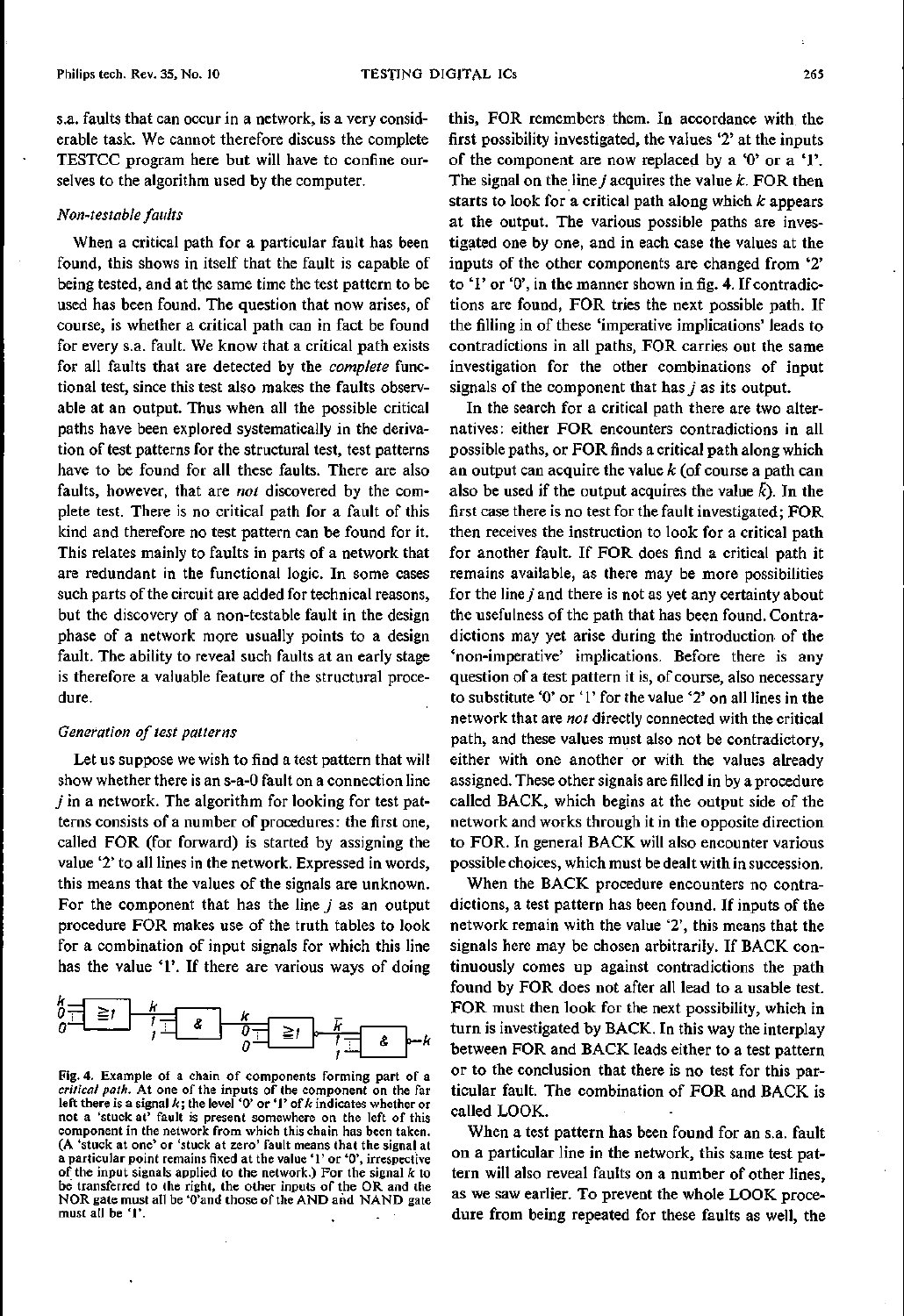algorithm contains a procedure MORE. This procedure examines each test pattern to find out which other faults it will also discover. A procedure BOOK keeps a tally of the faults for which a test pattern has already been found in this way, and on the basis of this information a procedure CAND determines the next 'candidate', in other words the particular fault for which a test pattern must now be sought. The interplay of BOOK and CAND in fact 'directs' the generation of the test patterns and is therefore called DIRECT. The DIRECT, LOOK and MORE procedures together constitute a 'fault-detection strategy' STRAT, which can solve the whole problem.

*Fig.* 5 illustrates schematically the interaction of the various procedures that together constitute STRAT. Of course, depending on the actual execution of the procedures FOR, BACK, etc. there are various possible STRAT procedures. Fig. 5 shows only one example, the procedure followed by the TESTCC program, which derives the test patterns for a combinational network.

#### Test patterns **for** a sequential network

As already mentioned above, the response of a sequential network to a particular input pattern depends not only on this one pattern but also on a number of preceding patterns and on the sequence in which they are presented. This means that *series* of test patterns are necessary for the structural testing of a sequential network. The next section will give an account of the TESTSC program used for deriving these 'test sequences'. This program is a collection of a number of strategies that work in much the same way as



Fig. 5. Diagram of the procedures that together form the strategy STRAT for generating the test patterns for a combinational network. The procedures FOR (forward) and BACK, together forming LOOK, generate the test patterns; MORE investigates the total fault-detection capacity of the test patterns found; BOOK and CÄND, together forming DIRECT, determine which new faults will require a search for a test pattern.

STRAT. First, however, we shall look at the way in which the structure of such a circuit can be fed to the computer.

# *Structure of a sequential network*

The characteristic feature of the structure of a sequential network is the occurrence of feedback loops in the information flow through the network. In describing this structure by the method illustrated in fig. 3 it is not therefore possible to number the nodal points in the directed graph in such a way that the information flows only from a low to a high number. At certain places information will inevitably flow back from a high to a low number. Since the FOR and BACK procedures that look for a critical path are unable to handle such feedback loops, we use a special approach in which a sequential network is represented as a series of combinational networks.

In a sequential network all the internal feedback loops can be considered as being broken and taken to the outside *(see fig. 6a)*. This produces a number of new inputs and outputs, denoted by *Y,* which differ from the existing inputs and outputs, denoted respectively by *X* and Z, because they are not accessible in the actual network. The signals on these lines cannot therefore be directly affected or measured. The feedback lines in this model are produced by connecting the *Y* outputs located outside the circuit to the corresponding *Y* inputs. The resultant network  $-$  the inside block in fig. *6a -* contains no further feedback lines and is therefore combinational. It can be described by a table of the type shown in fig. 3c: it is, however, necessary to indicate beside each input or output whether it relates to an *X, Y* or Z line.

Our next step is to replace the feedback lines in the model shown in fig. *6a* by 'feed-forward' lines to copies of the same network. This yields the model in fig. *6b,* which showsthe sequential circuit as a series of identical combinational circuits, interconnected by the *Y* lines. This model gives a good picture of the actual situation in a sequential network: at the time  $t_0$  to  $t_n$  the input patterns  $X_0$  to  $X_n$  are successively presented to the network, giving the responses  $Z_0$  to  $Z_n$ . The output pattern  $Z_n$  depends on the input signal  $X_n$  and on the values on the  $Y$  lines at the time  $t_n$ . If we indicate this functional relation by  $f_z$ , then  $Z_n = f_z(X_n, Y_n)$ . Similarly, *Yn* is a function of the preceding input pattern and of the *Y* values at that moment of time:  $Y_n = f_Y(X_{n-1}, Y_{n-1})$ . Repeated substitution of this expression in the expression for  $Z_n$  yields the relation illustrated in fig. *6b* (the figure must then be read from right to left). The signals  $X_0$  to  $X_n$  actually presented in the network at the times  $t_0$  to  $t_n$  are fed in this model to the copies 0 to *n* at the same times.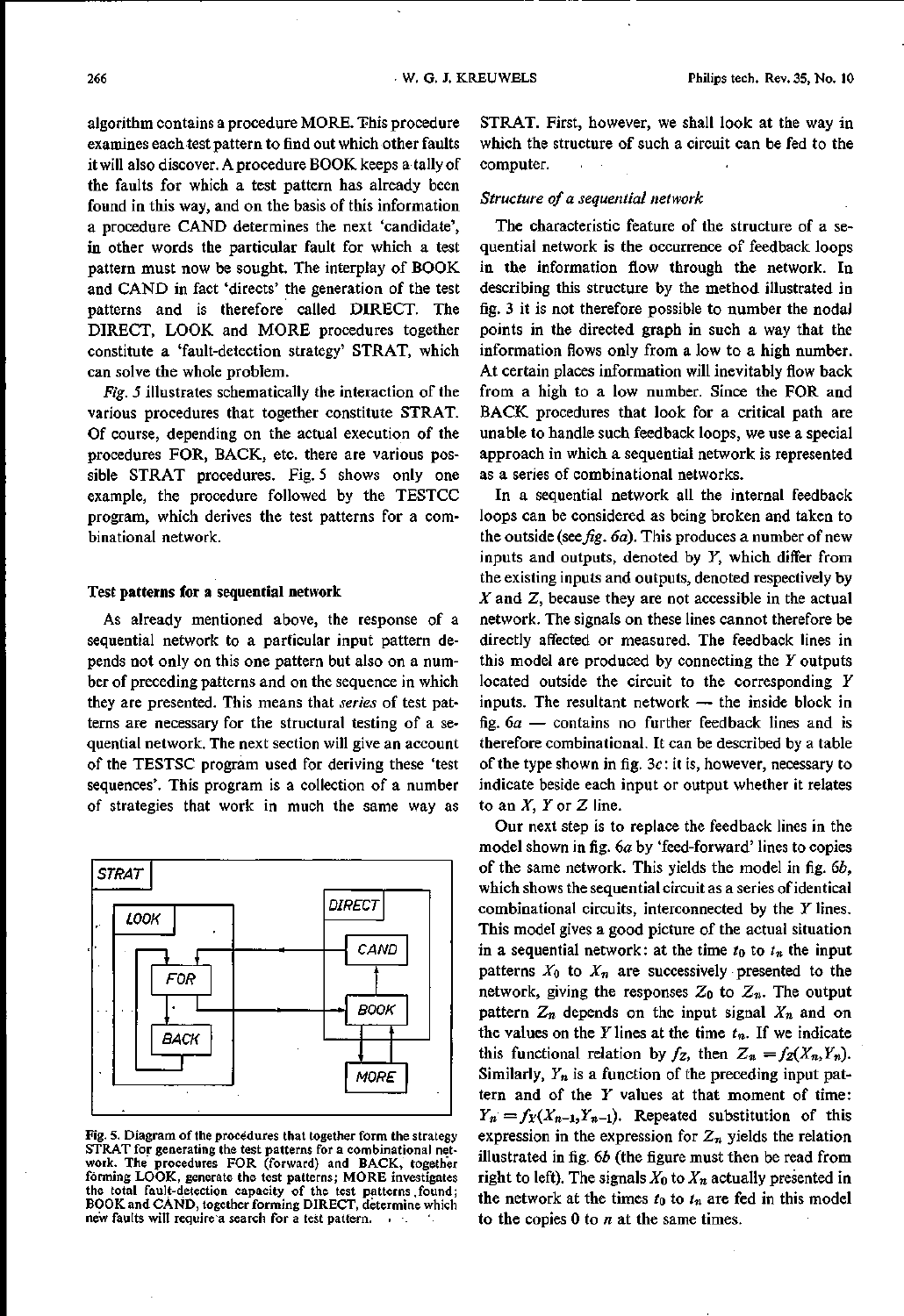# *Generation of the test sequences*

The principle of the derivation of a test sequence is illustrated in fig. 6. A search is made with the LOOK procedure for a critical path for a particular 'stuck at' fault in the combinational network from the model in fig. *6a.* We thus look for a test pattern that makes the fault visible at an output (we shall return below to the initial values of *Yt* assigned to the *Y* inputs for this purpose). If the fault signal appears via this path at a Z output, this test pattern alone is all that is necessary for detecting the fault. If, however, *k* appears at a *Y* dashed line in fig.  $6b$ ): the test patterns  $X_i$  to  $X_j$  calculated in these copies then form a test sequence for this particular s.a. fault.

The initial values  $Y_i$  that we fed in when calculating the path in copy *i* are the result of 'initialization'. This is done by means of a series of patterns  $X_0$  to  $X_{i-1}$ , which starts from an arbitrary state of the network in which the values on the *Y* lines are completely unknown, and applies a known pattern  $Y_t$  to the *Y* lines. All the subsequent  $Y$  and  $Z$  responses on input patterns *X* can be calculated from these initial values. The



Fig. 6. a) Model of a sequential network in which it is represented as a combinational network with external feedback lines *Y.* The response *Z* in this model depends not only on the instàntaneous input pattern *X* but also on the values on the *Y* lines. These in their turn are determined by what has been presented earlier on the *X* lines. For an s.a. fault *k* a search for a critical path can be made in the combinational model. If *k* appears at a *Z* output, one test pattern is sufficient for detection; if *k* appears at a Youtput, a series of patterns must be derived. *b)* Extension of *(a)* in which the feedback lines are replaced by connecting lines to copies of the same network. (The various lines that together transport an *X, Yor Z* pattern are all represented here as <sup>a</sup> single line.) <sup>A</sup> critical path in copy i that ends at <sup>a</sup> *<sup>Y</sup>* output is continued in copy  $i + 1$ , starting from the calculated values  $Y_{i+1}$ . By continuing until the fault appears at a  $\bar{Z}$  output we find a test sequence  $X_i$  to  $X_j$ . The critical path is schematically represented as a dashed line.

output, the fault can then no longer be observed, since the *Y* lines are not observable. We again look for a critical path in the model given in fig. *6a,* but now starting from the values  $Y_{t+1}$  on the *Y* lines obtained with the first test pattern. In fig. *6b* this procedure means that the first pattern is looked for in copy *i* and the second pattern in copy  $i + 1$ . In this copy as well k may again appear at a  $Z$  or at a  $Y$  output; if it appears at a *Y* output we repeat the procedure in the next succeeding copy. If different test patterns are found in a copy with *k* appearing at a *Y* output, we must then make a further examination of all these different *Y*patterns inthe next copy. As soon as the fault appears at a Z output in one of the copies, a critical path has been found and the search is stopped. If we call this copy *j,* then the critical path runs through copies *i* to *j* (the initialization sequence  $X_0$  to  $X_{i-1}$  should be specified by the network designer and must precede every test sequence. The complete test for an s.a. fault thus consists of the series of patterns  $X_0, \ldots, X_{i-1}, X_i, \ldots, X_j$ .

When calculating a critical path we must bear in mind that the fault to be detected is of course present *in each copy,* i.e. including the copies 0 to  $i-1$  that are traversed during the initialization. Apart from the result of the initialization for the fault-free circuit, we must therefore also calculate the pattern *Yt* for every possible s.a. fault. This means that in deriving a critical path for a particular fault we mustalways proceed from the initialization result  $Y_t$  computed for this fault.

During the calculation of the critical path the transition to a subsequent copy js always commanded by the clock signal that generates the times  $t_0$  to  $t_n$ . The model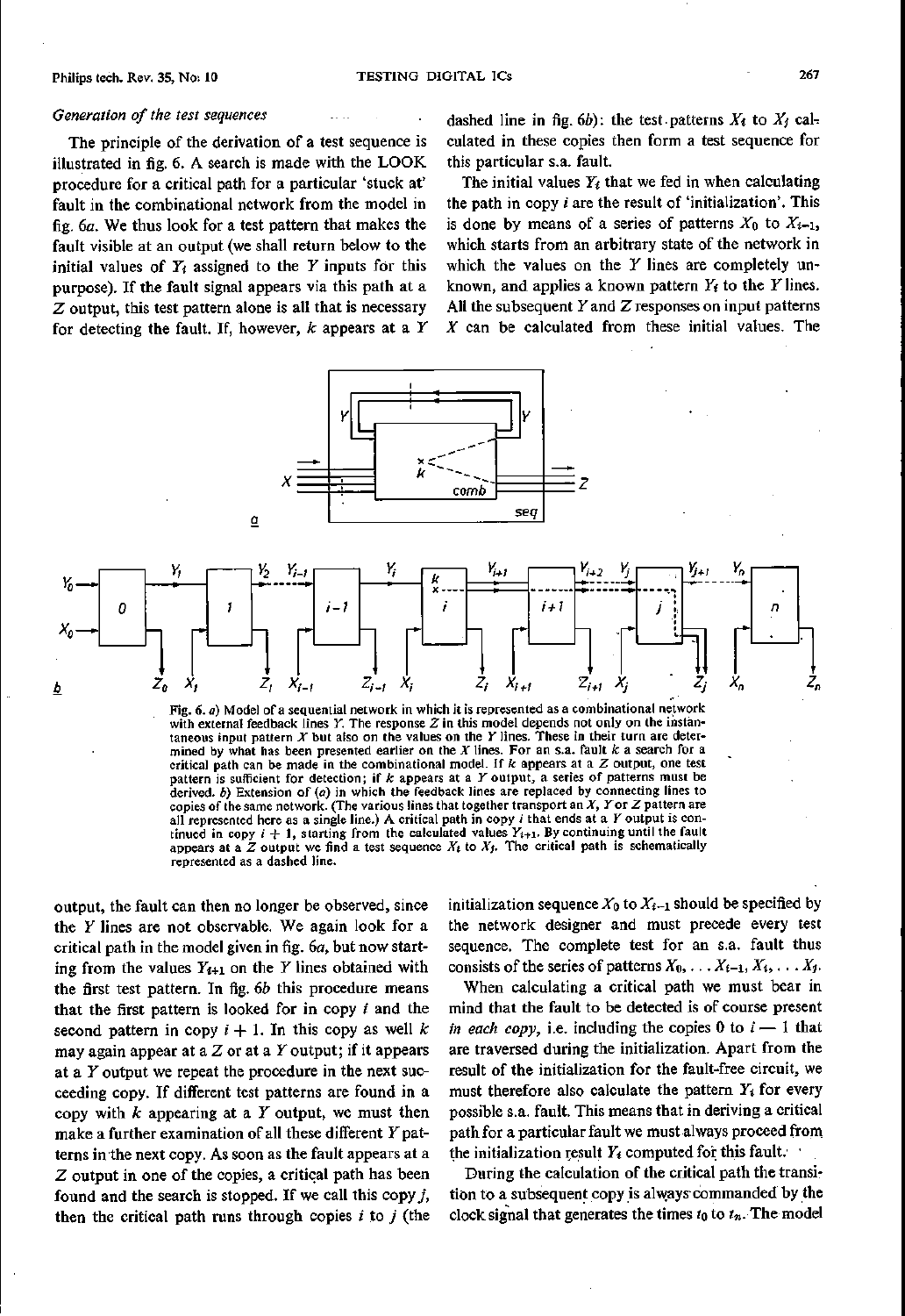in fig. *6b* assigns this signal to the input pattern *X;* the  $X$  lines corresponding to it are called clock lines and the others are called functional *<sup>X</sup>* lines. If we vary only the values on the functional lines and keep the clock signal constant, the response  $Z_i$  changes but the subscript  $i$ does not. This is the situation in which we look for a critical path in copy *i.* Changing the clock signal causes *i* to go to  $i + 1$ , so that the search can be continued in the following copy.

# **The** TESTSC **program**

The TESTSC program begins with a START procedure for feeding the data to the computer *(fig. 7).* Information on the structure of the network is read in by the procedure READ and processed by the procedure BOOK. The latter procedure derives from the structure the list of candidates, i.e. the list of possible 'stuck at' faults for which test sequences have to be sought. The initial information  $X_0$  to  $X_{i-1}$  is presented by the INIT procedure. After this has been entered, a MORE procedure calculates for each of the fault candidates the initial  $Y$  values  $Y_t$  from which a critical path is to be sought. This also reveals the faults that have already been detected by the initialization sequence: it is of course possible that certain faults will appear at the Z output when this sequence is applied. The results of MORE are similarly stored by BOOK.

A number of faults that the designer knows to be undetectable are 'masked' in a sub-procedure of START called MASK; no sequence will be sought for these faults. These might typically be faults in parts of the network that are technically necessary but logically redundant.

# *The strategy STRAT*

The principal fault-detection strategy STRAT *(fig. 8)* generates the test sequences in the manner described above. Since we always look for the critical path in a combinational network, this strategy is virtually identical with that in fig. 5. The only difference is a procedure CLOCK, interpolated between LOOK and DIRECT. As long as this procedure is not active, a search is made for a critical path in one particular copy in the manner described in fig. 5. The CLOCK procedure always ensures the transition to the next copy. For each fault selected by the CAND procedure the search is started in copy *i,* always proceeding from the *Yi* values relating to the fault. Under the control of CLOCK a series of copies *i* to *j* is then run through for each fault and a test pattern is calculated in each copy. The sequences for the various faults will generally be of different length. The MORE procedure investigates to find the other faults detected by each sequence.



Fig. 7. START procedure for entering the data into the computer. The information sources are symbolically represented by punched-card packages. The structural information of the network is read in by the READ procedure and stored in BOOK. The initialization sequence is read in by INIT; the procedure MORE then calculates the starting pattern *Yj* (see fig. 6) for the various possible faults and at the same time investigates to find out which faults have already been detected during the initialization. The MASK procedure receives data relating to faults which the designer knows to be undetectable. All this information is collected in BOOK.

BOOK keeps a continuous tally of particular faults found by the different sequences.

The fact that STRAT fails to find a test sequence for a particular fault does not permit the conclusion that tests cannot be made for the fault. The strategy STRAT does not investigate *all* detection possibilities but confines itself to the most promising patterns  $-$  those that contain the fault signal *k,* If there are too many of these in a particular copy, even these may not all be used. To restrict the computer time required a limit is



Fig. 8. A fault-detection strategy STRAT for sequential networks. For the various faults indicated by the procedure START test sequences are derived by generating test patterns in a series of copies i to *<sup>j</sup>* (see fig. *6b),* for each fault starting from the input pattern *Yj* for the given fault. The test pattern in a particular copy is generated in the same way as illustrated in fig. 5; the CLOCK procedure is responsible for the transition to the next copy. Here again a MORE procedure investigates to find out the total faultdetection capacity for the test sequence found.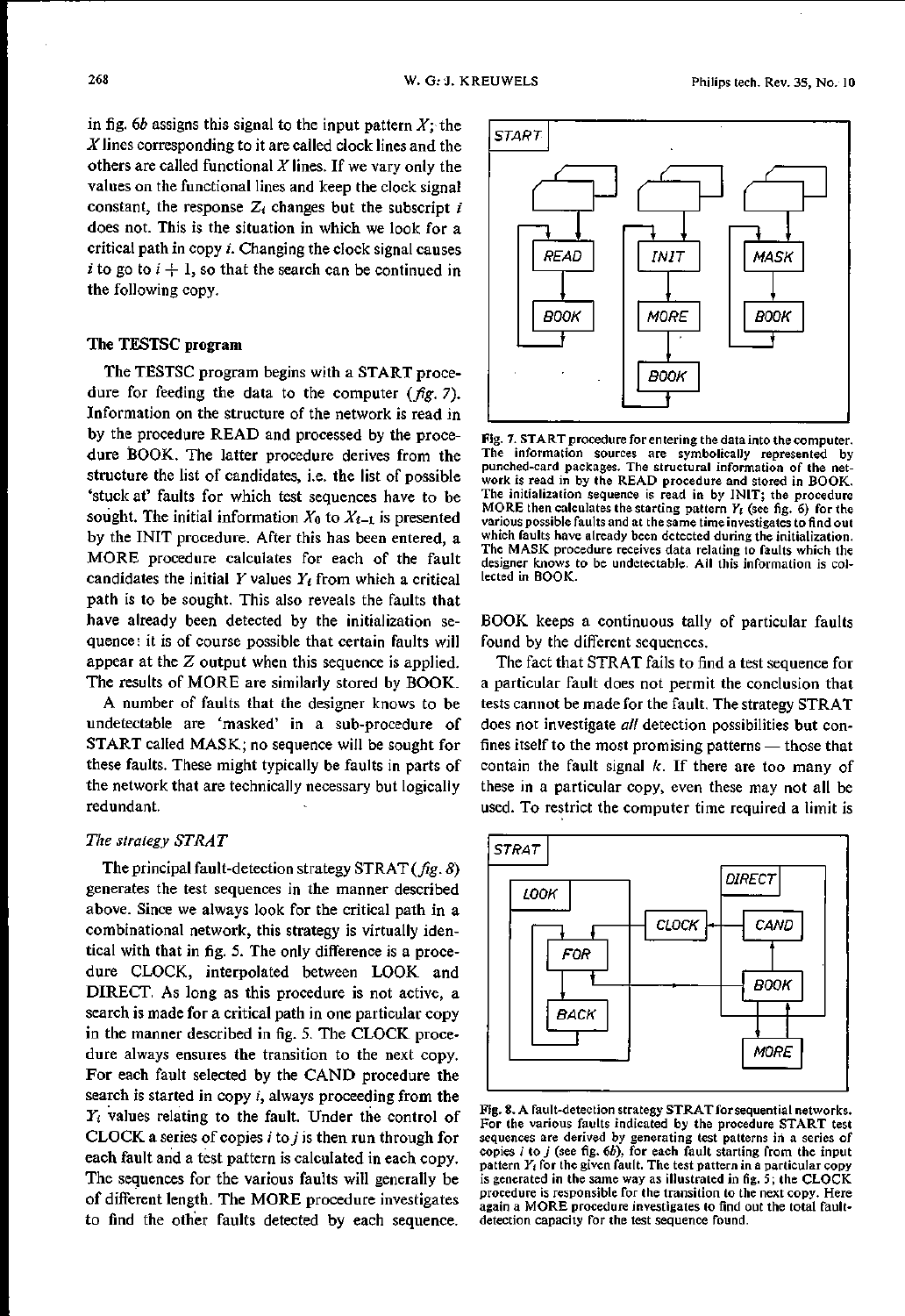also set to the length of a test sequence, so that the search procedure is stopped after a certain number of copies. In these latter points the program is very flexible: the user may indicate how far he wishes the search to be continued.

# *The strategies STRATZ and STRATYZ*

In a well designed network the strategy STRAT will generally be sufficient for computing the whole test program. If faults remain for which STRAT finds no sequence, it is very important for the designer to know whether these faults are in fact non-testable, or whether a test may yet be found for other *Y* values. To investigate this we added two additional strategies to the program TESTSC. Our reasoning was as below.

If a fault is testable a 'last' copy *j* exists in which the fault appears at a  $Z$  output. There is then also a pattern  $Y_i$  which, together with a pattern  $X_i$ , gives rise to a critical path to a Z output. It must be possible to find this path by means of the LOOK procedure provided we allow *all* the possible values at the *Y* inputs. Having found one or more  $Y_i$  patterns in this way, we proceed to derive the test sequence. We do this by working through the model in fig. *6b* from right to left until we find a *Y* pattern that corresponds to the initialization result *Yt. Fig.* 9 illustrates schematically the strategy STRATZ that carries out this search; since *all* the *Y* patterns now have to be investigated in each copy, this strategy requires a great deal more computer time than the STRAT strategy, in which only specific *Y* values were involved.

If the STRATZ strategy also fails to find a test for particular faults there still remains one possibility to be investigated. Depending on the places where the loops in the model shown in fig. *6a* happen to have been broken, faults will exist that cannot appear directly at a Z output. These faults  $-$  *if* they are detectable  $$ first have to emerge via a *Y* output of the copy before last. This means that such faults are only detectable if the value *k* appears at one of the *Y* inputs in the last copy. The FOR procedure only propagates *k* values to the right, and BACK cannot introduce any new *k* values at all. If we want to have *k* values at *Y* inputs in the last copy, we must therefore obtain them with a LOOK procedure in the penultimate copy. For each of the faults remaining after STRATZ we must thus investigate whether a *Y* pattern exists that will cause the fault to appear at a *Y* output and in the next succeeding copy at a Z output. This is investigated by the strategy STRATYZ *(fig. la).* Here again *all* the Yvalues in a copy must be investigated, and therefore this strategy also requires a great deal of computer time. STRATYZ is consequently used only if faults without a test sequence remain after STRATZ. Only when neither



Fig. 9. Strategy STRATZ for investigating the testability of faults for which STRAT has not found any test sequence. For each of these faults, indicated by CAND, the procedure LOOK(Z) searches for patterns  $Y_j$  with which the fault appears at a  $Z$  output. The existence of one or more such patterns indicates that the fault is testable. To investigate which of the patterns may emerge from the initialization result  $Y_i$  via a particular test sequence, the CLOCK(R) procedure starts the BACK procedure in the preceding copy and calculates in this the corresponding input patterns *Yj-l.* In this way the model in fig. *6b* is computed from right to left (CLOCK(R) is a CLOCK procedure that works in reverse) until a *Y* pattern is found that is identical with *Yj,* thus yielding the *X* patterns that form the test sequence. Finally the CLOCK and MORE procedures investigate whether this sequence is capable of detecting other faults as well.



Fig. 10. The strategy STRATYZ used for investigating whether a fault in the penultimate copy appears at a *Y* output and in the last copy at a  $Z$  output. The procedure  $\text{LOOK}(Y)$  first calculates all the *Y* patterns with which the fault appears at a *Y* output. Then the CLOCK and LOOK(Z) procedures investigate to find the cases for which the fault appears in the next copy at a  $Z$ output. If such a pair of patterns  $Y_{j-1}$ ,  $Y_j$  is found, the fault is testable. The test sequence is then determined in the same way as in STRAT(Z) by calculating back to the initialization result.